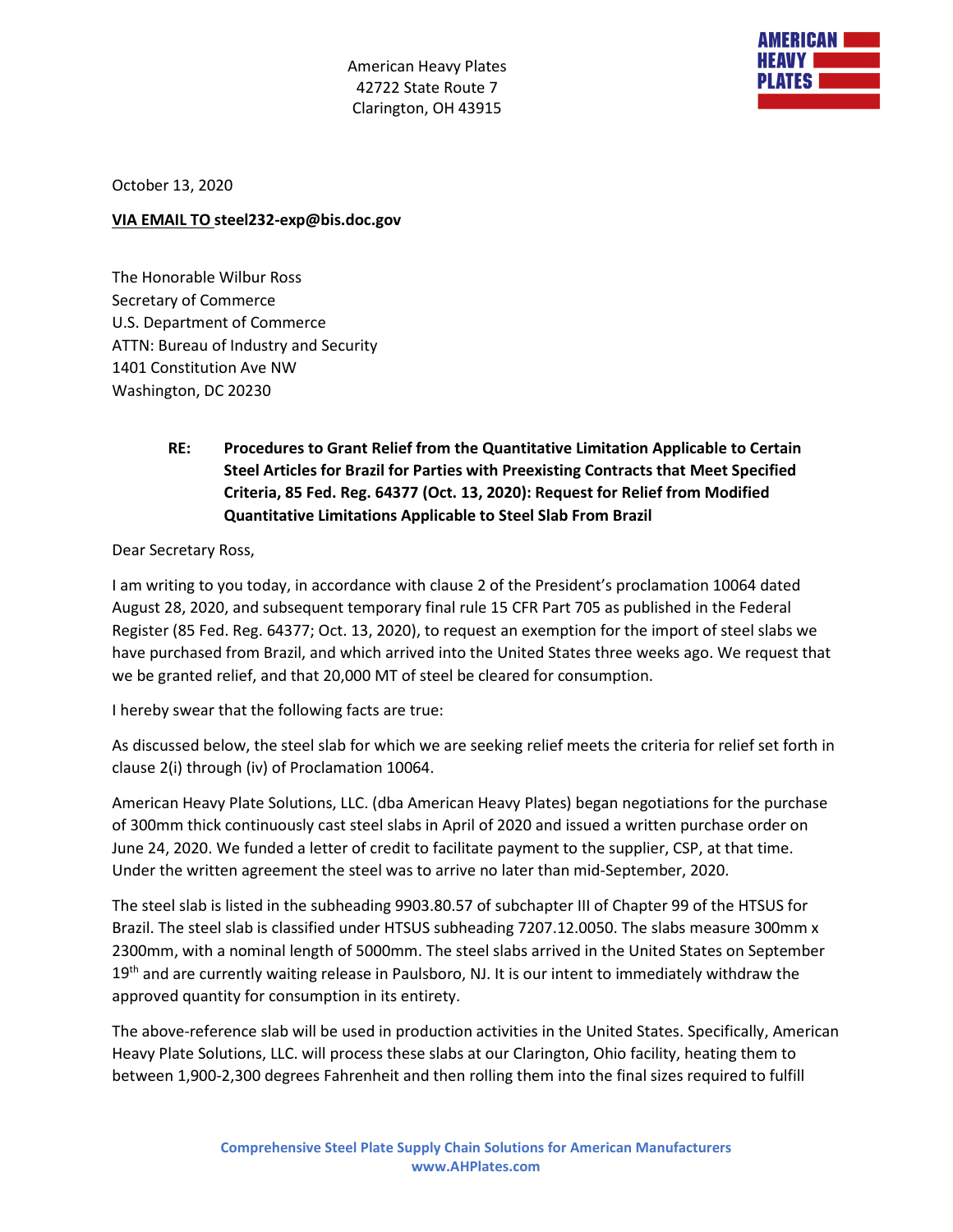## American Heavy Plates 42722 State Route 7 Clarington, OH 43915



customer requirements. We also will provide a range of additional processing, primarily flamecutting, heat treating, lab testing and machining.

There is no domestic supplier for these slabs currently, and our business is reliant on these heavy steel slabs for the production of heavy steel plates. Not having access to these slabs for the fourth quarter of 2020 would create a significant business continuity problem for us, and a supply problem for our customers. In fact, we have existing orders that are waiting on the availability of these steel slabs for rolling at our mill.

I understand that CBP will be responsible for enforcing the proper administration of any relief granted, and the company will comply with reporting requirements as requested. All entries for consumption will be filed by our independent customs broker, Geodis, and all steel left uncleared for consumption will remain in bond until such time that it is cleared by CBP.

Finally, I understand that we are obliged to limit our requests for consumption to the amount specifically allowed by the Secretary and confirm that we will not exceed this quantity.

The revised proclamation specifies that this statement be sworn to by both the Chief Executive Officer AND the Chief Legal Officer. Our Chief Executive is Robert Schaal who holds the title of President. We do not have an internal legal officer, and rely on external counsel, K&L Gates. We have included the attached statement from our K&L Gates legal counsel, Stacy J. Ettinger, in support of this statement.

Thank you for your attention to this matter and I am available for any questions that you may have about our request.

Yours truly,

 $\parallel$   $\ell$  for  $\ell$  )chao

Robert Schaal, President American Heavy Plates (m) 941.400.1217